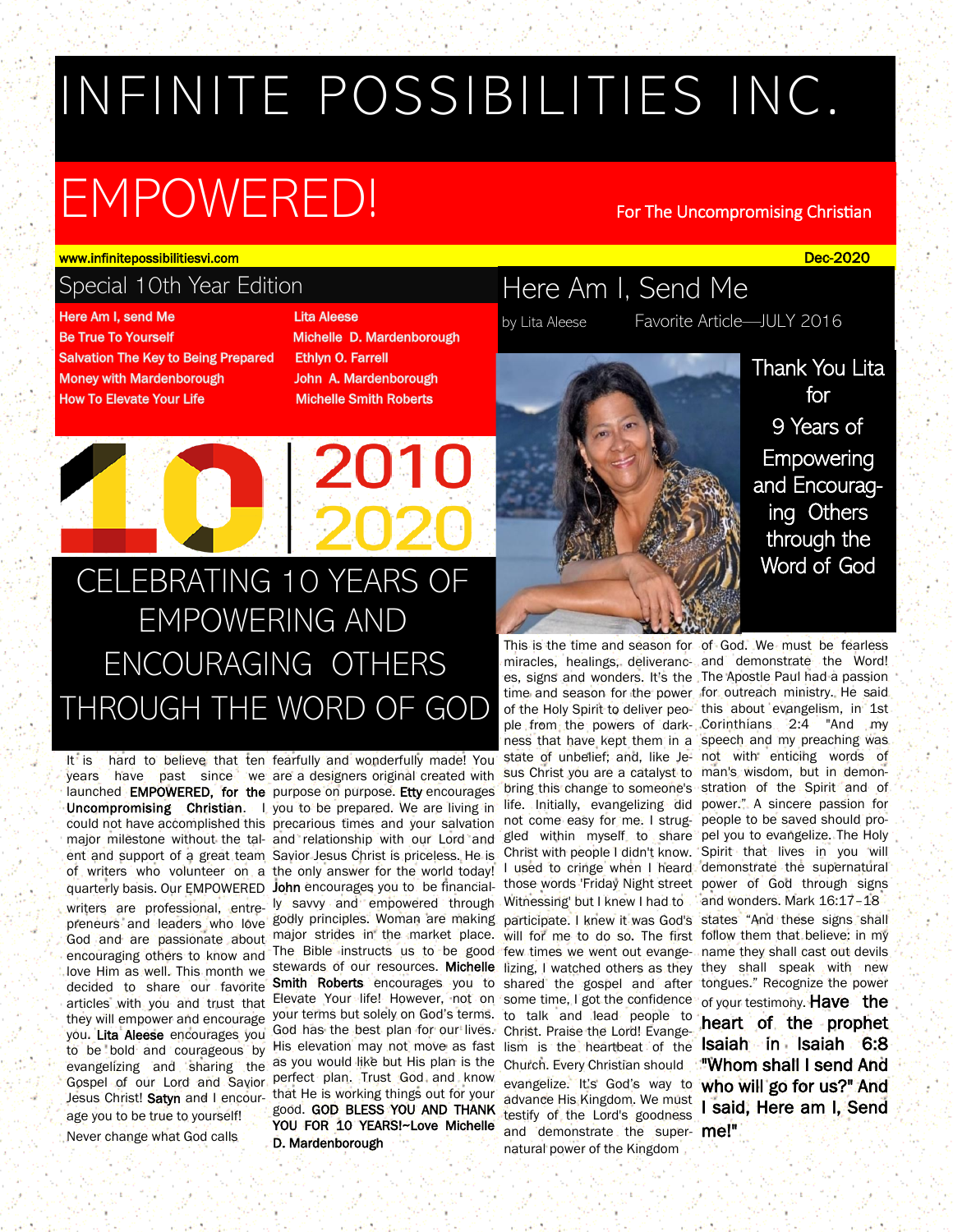# **EMP OW ER ED !**

# **Be True To Yourself**

If you could change anything about yourself what would it be? Many women would love to change their nose, lips, eye color, complexion and on and on. In all fairness, most of us just want to look our very best. Is there anything really wrong with that? I would say no, but I would also ask "what is the motive behind the change?" what defines" your very best?" For many the change is driven solely on what society dictates as beautiful and unfortunately we live in a society that has a narrow perspective on what beauty truly is. Sad to say, many of us have bought into society's lie. Remember God is our Creator and God say's we are fearfully and wonderfully made. Psalms 39:14. God makes no mistakes. He does everything well. We are His best work, there is no one on the planet with our finger print, We are a one of a kind masterpiece, a designers original. So why aren't we satisfy with the Master's one of a kind design. Why do we feel we need to change what God has deemed perfect. Why can't we be content and true to ourselves? Beloved, we have allowed the world to infiltrate our mind and dictate what beauty is. First and foremost we are made in the image of God Genesis 1:27. God does all things well, everything He created Is good! Therefore we must be authentic. Our persona and appearance has purpose. God created us exactly the way we are on purpose with purpose! Our ethnicity, our voice, our eye color everything about us is purposeful. Being true to yourself begins with knowing who you



Thank You Satyn for 10 Years of Empowering and Encouraging Others through the Word of God

# by Michelle Mardenborough S. Nishon Geary | Favorite Article MAY 2016

are and accepting who you are. Embrace your strengths and accept your soft spots. Remember, people are attracted to your strengths but we are connected through our weaknesses. So remove the veil, stop trying to be something you are not. Being true to yourself means you don't worry about pleasing other people or living by someone else's standards, you are content to live your best life without compromise. You realize that you are beautiful just the way you are because God says so! Now of course, there is absolutely nothing wrong with being the BEST YOU you can possibly be by making certain you are spiritually, physically and mentally strong, sound and secure. So lets live life according to God's standards not the world's standards. The Bible reminds us that "We are in the world but not of the world." John 17:14 Beloved, there is no better way to live other than being true to God and being true to who God created you to be! So do not settle for a reproduction or imitation of God's divine design, Never attempt to change the priceless masterpiece that God created you to be. Be confident in your uniqueness and always remain true to who you are!

# $Salvation \sim The Key To Being Prepared$  by Ethlyn Ottley Farrell Favorite Article JAN 2020

One of the most memorable things that I have experienced or witnessed is someone coming to know the Lord Jesus Christ as their Savior. It is the key to being prepared for eternity. This life transforming event is orchestrated and initiated by God the Father Himself. The Bible states, "For God so love the world that He gave His only begotten Son that whosoever believeth in Him should not perish but have everlasting life" John 3:16. His love is what caused Him to reach out to us so that we might spend eternity with Him. This love is so powerful that it propels Him to runs after us. Here is the clencher; He chose us, we did not choose Him. John 15:16a states, "Ye have not chosen me but I have chosen you." Also 1st Peter 2:9 states, "But ye are a chosen generation, a royal priesthood, a holy nation, a peculiar people: that ye should shew forth the praises of Him who hath called you out of darkness into His marvelous light." Here you have it in black and white, you are God's choice. It doesn't matter what you have done, said, or thought of doing, He would not have changed His mind about you and has not done so even now His love searched for you and found you. Your salvation was His idea. God, our Father divinely set you up to be his son or daughter. He prepared a way to make you His very own, through His only begotten son Jesus Christ. An encounter with a love like this is a very memorable, monumental and magnificent

event. It opens the door to eternal life. Have you accepted Jesus as your eternal Savior? Simply repeat this prayer. Father I admit that am a sinner in need of a Savior. I believe that Jesus is the son of God and that He died for me I ask Him to come into my heart and be Lord of my life. Amen. You now the hold the keys to everlasting life. Never let them go!



Etty for 10 Years of **Empowering** and Encouraging Others through the Word of God

Thank You

#### **Page 2**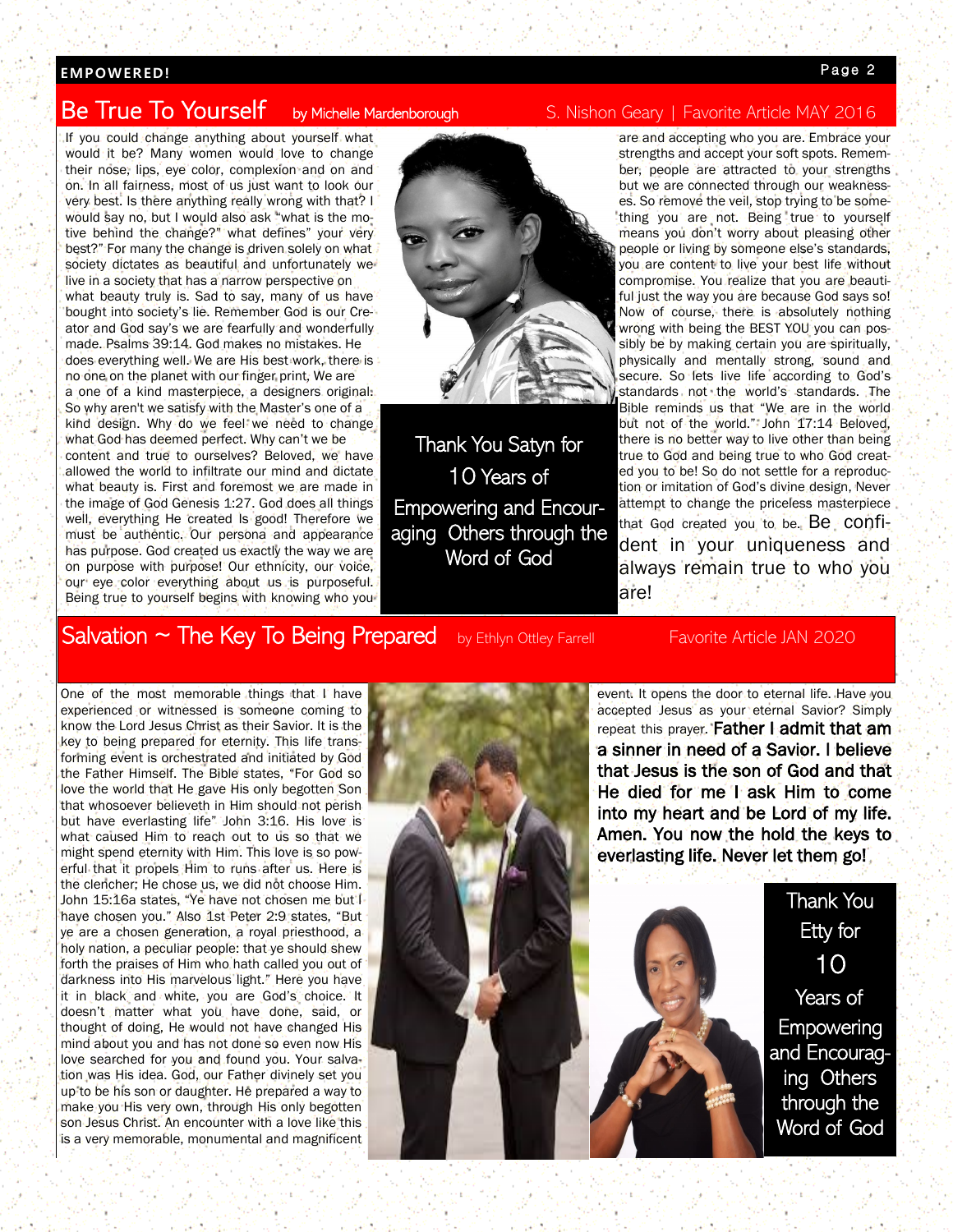# **EMPOWERED!** Favorite Article JULY 2019

# Money With Mardenborough by John A. Mardenborough

It is undeniable that 2019 was ushered in with a myriad of themes and topics centered on women's rights and issues. These issues include, but are not limited to: diversity and inclusion, the power of the women's vote, women in powerful positions, the debate over reproductive rights, the realities of teen pregnancy, the cycle of domestic abuse, workplace sexual harassment and manipulation, betrayal of unfaithful partners, female genital mutilation, gender inequalities in the workplace and society, sexism and overall gender bias. Nevertheless, it has been a historic year for women. There are more women serving in Congress than ever before. And a record number are However, even with these significant gains, women—both in the U.S. and around the men (22 percent of females compared to world—can still find gender equality elusive.

While strides have been realized to break It is impossible to ignore the power moves the "glass ceiling", there is still a lot of work mon for women to run businesses, even in large corporations or hold key executive are also doing jobs that are traditionally male-dominated. It is because of these interesting shifts and dynamics among the gender spectrum, it can no longer be ignored that women are playing a more vital role in the financial and economic landscape of our society and world.

Respected and reliable financial prognosticators, along with leading lending and financial market research groups, surveyed more than 3,000 business owners. The surveys revealed how female entrepreneurs and small business owners increasingly differ from their male counterparts. The key findings were interesting and include:

Nearly 3 out of 4 (72 percent) female small II. business owners have pursued higher education compared to 64 percent of their male counterparts.

Women are 48 percent more likely to be concerned about the effects of the political climate than men.

It is impossible to ignore the power moves of women in society today as a whole—and social platforms.



13 percent of males).

to be done. It is becoming no longer uncom-more specifically in the area of finance. of women in society today as a whole—and "International Women's Day" occurs every year on March 8th and honors achievements going positive for women.

### Women Investing in their Creative **Minds**

Women are investing in their creative and entrepreneurial ideas and vision. In my line of business, I am in constant contact with highly successful men and women. In the course of conversations or business discoveries, I have asked these questions:

- you have ever had?
- How did you invest in your idea or vision?
- III. What was the outcome or what happened?

their big ideas or vision focused on ways to 2018. support and empower female entrepreneurs either through angel investments, investing in funds with female founders, or through

## Women are Launching into the Investing Arena

In 2019, instead of going to a traditional broker or wealth manager, women—and millennials of both genders—are making their first ever investments in one of two new ways: the first through online AI-powered robo-advisors, such as *Wealthfront*, *or Poems* in Southeast Asia.

#### The Introduction of Women in Fintech

You may be wondering what is *Fintech*? *Fintech*  is a compilation of computer programs and other innovative technologies used to support or enable banking and financial services. Women are natural collaborators and seek opportunities to currently running for president in 2020. Black women are 40 percent more likely to share ideas more freely. I am seeing an increase be entrepreneurs than African American in women-led communities and events designed to attract women and entrepreneurs and offer a mutually supportive environment. The visibility of women is important; and younger women need to see role models to believe they can do it too.

## Women (and Men) Investing in Gender Equality Initiatives

leadership positions and job titles in the of women around the world. I would like to in my field of interest and expertise, I closely upper ranks of management. Many women highlight financial trends where things are follow what is taking place on a global banking level. To that end, there is a serious interest in investing with gender lens, and there is rapid progress in this space.

#### Women Embarking in Finance Fields and Profession

Over the past few years, there has been a catapulting push around the world to try and attract more women into the financial industry. Well, how are we doing? The financial industry needs to do a better job of presenting itself to young women as the competitively compelling career choice that it is. Female investment professionals I. What was the biggest/best idea initially like fund managers, need to be encouraged to be more visible. Work needs to be done to change the default public perception of what a portfolio manager looks like. However, there is great news; women CFA candidates are on the upswing. We've Interestingly, with most women an aspect of gone from 30% in 2013 to 38% in

Thank You John for 4 Years of Empowering and Encouraging Others through Financial Principles and The Word of God